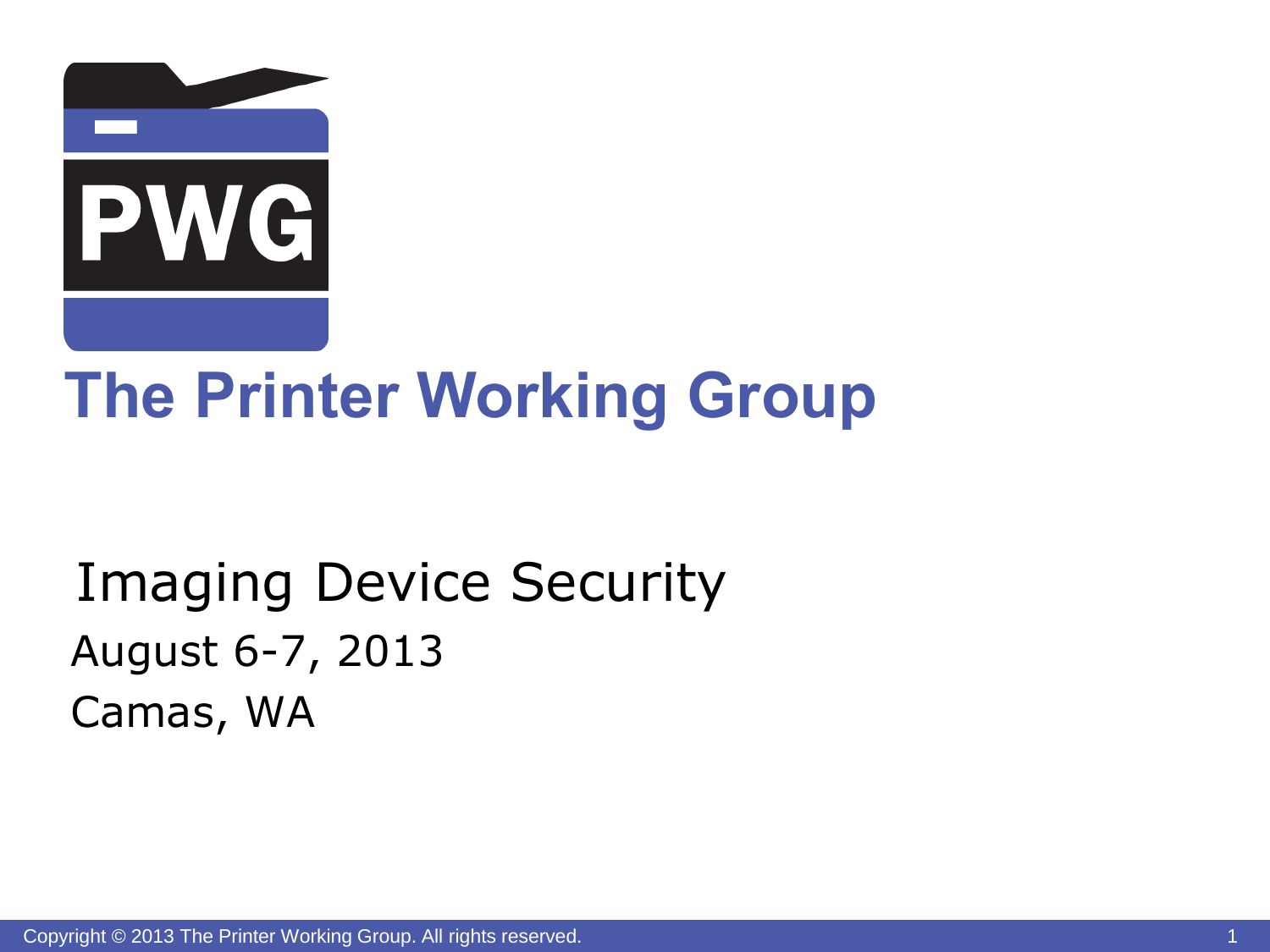### Introduction



- IDS is investigating and defining standards for addressing general security attributes for imaging devices and services. Our general goals are to:
	- Define standard metrics and protocol bindings to assess the health of Hardcopy Devices to gauge if they should be granted access to a network.
	- Define a set of standard security and policy attributes and values for authorizing Hard Copy Devices, their services and users in a global workspace
	- Provide a general security model for other PWG standards to reference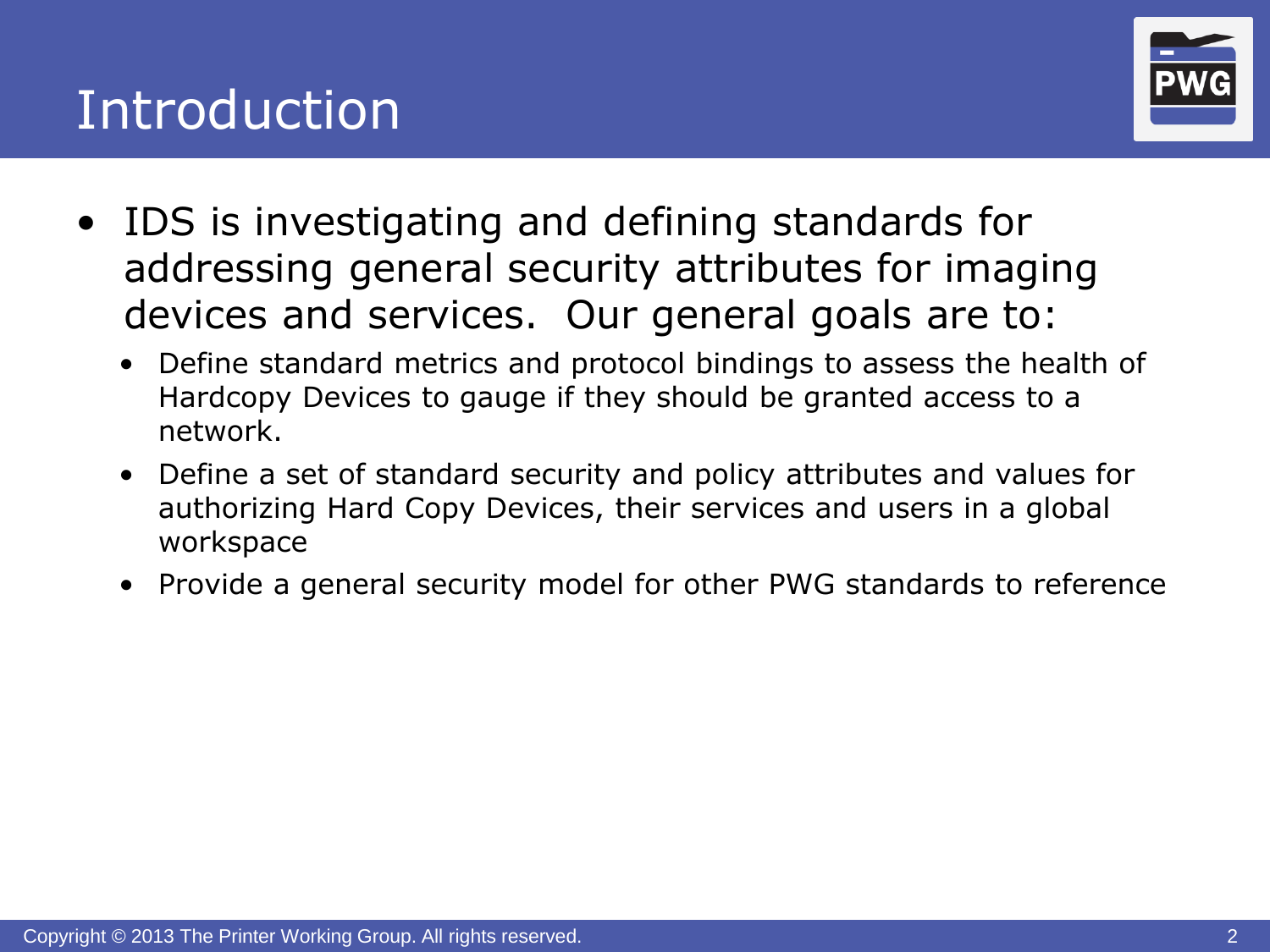### **Officers**

- Chair:
	- Joe Murdock (Sharp)
- Vice-Chair:
	- Alan Sukert (Xerox)
- Secretary:
	- Alan Sukert (Xerox)
- Document Editors:
	- Joe Murdock (Sharp): HCD-ATR; IDS-Model; IDS-IAA
	- Ira McDonald(High North): HCD-TNC; IDS-Model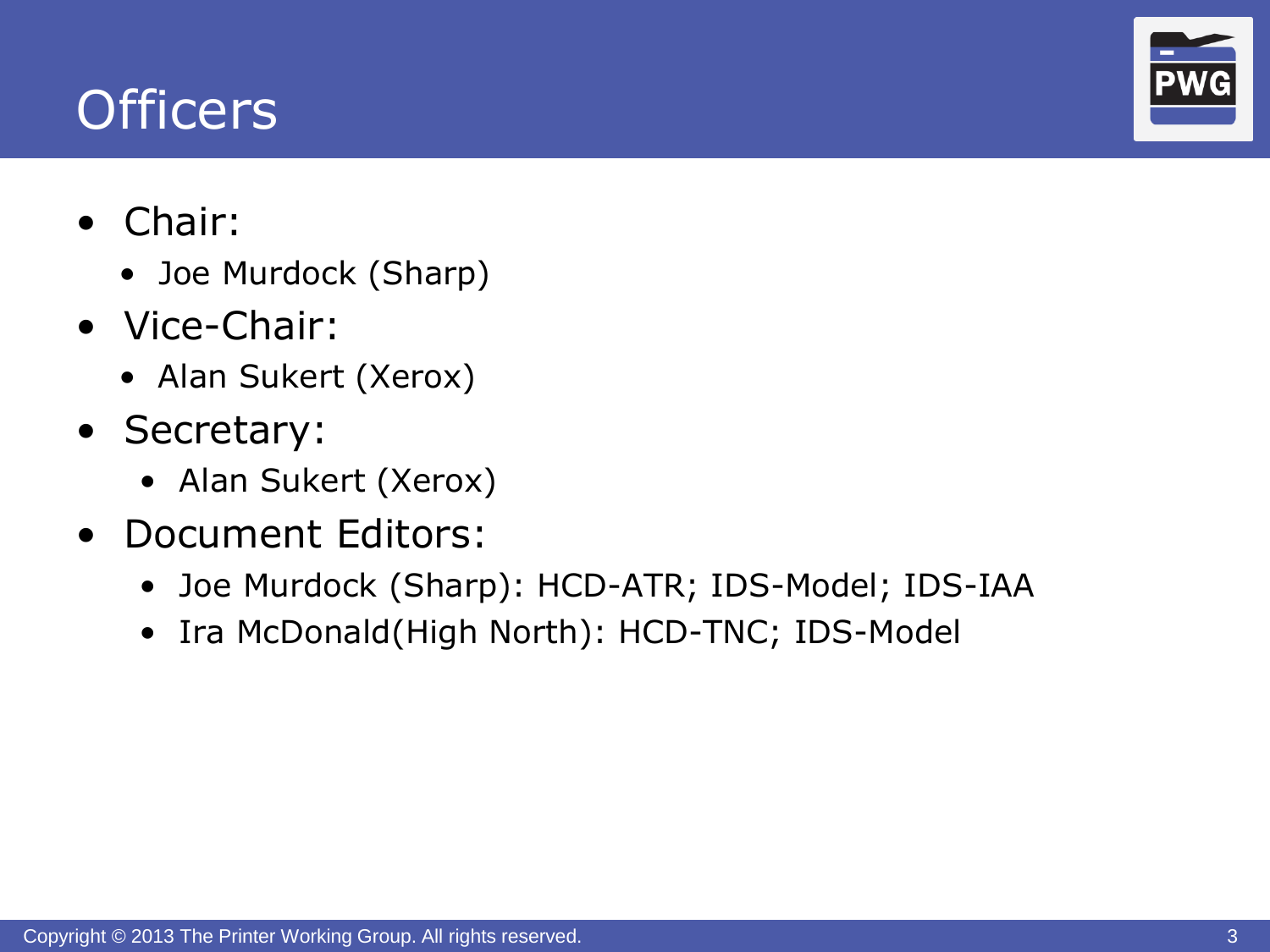# Agenda



| When           | What                          |
|----------------|-------------------------------|
| August 6       |                               |
| $9:00 - 9:15$  | Introductions, Agenda review  |
| $9:15 - 12:00$ | Common Criteria Working Group |
| August 7       |                               |
| $9:00 - 12:00$ | Common Criteria Working Group |
|                |                               |
|                |                               |
|                |                               |
|                |                               |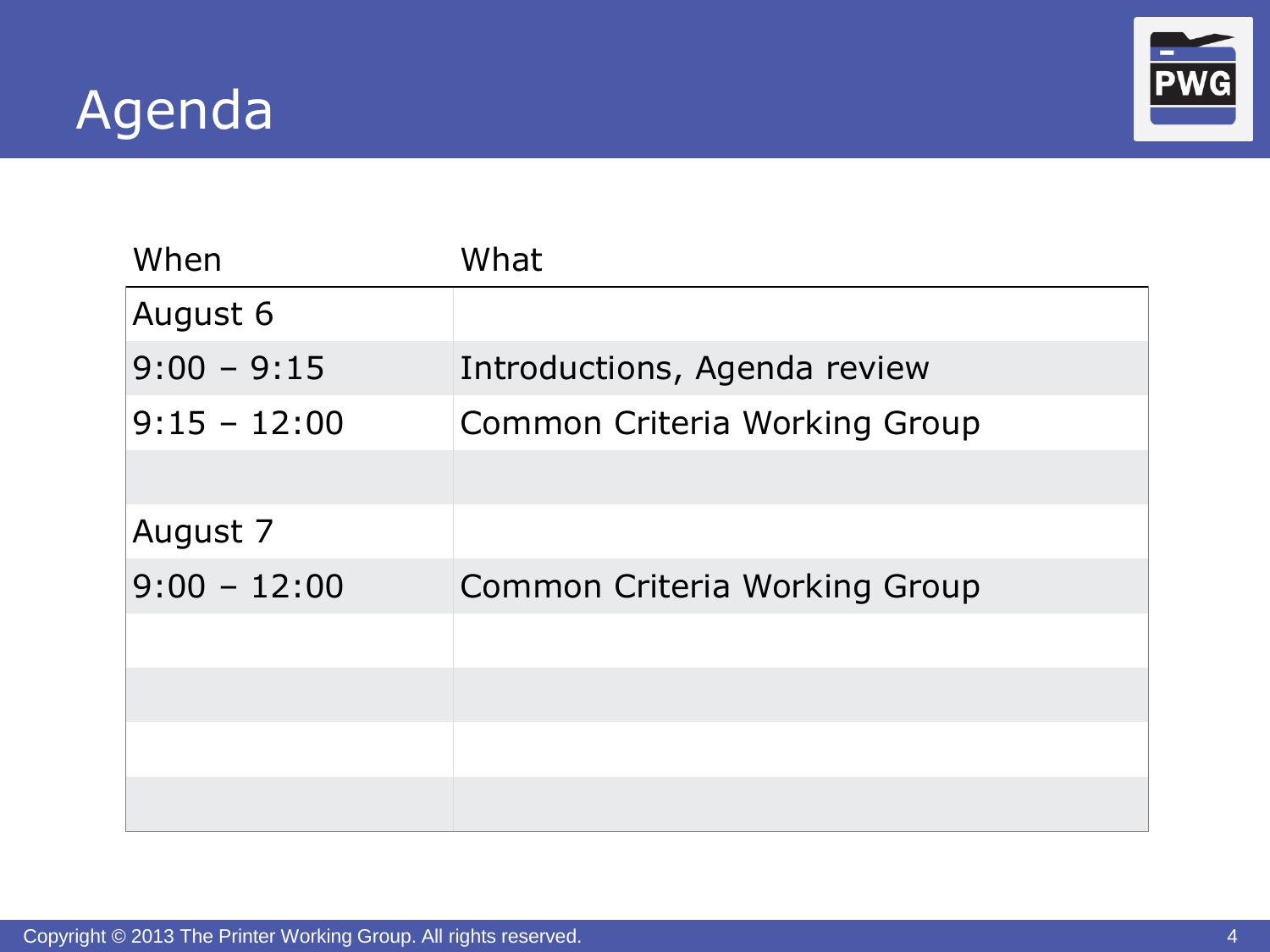#### **Status**



- Active Documents
- HCD-TNC Binding <ftp://ftp.pwg.org/pub/pwg/ids/wd/wd-ids-tnc10-20130205-rev.pdf>
- IDS-Model

[ftp://ftp.pwg.org/pub/pwg/ids/wd/wd-ids-model10-20120806-rev.pdf](ftp://ftp.pwg.org/pub/pwg/ids/wd/wd-ids-model10-20120803-rev.pdf)

• IDS-IAA

<ftp://ftp.pwg.org/pub/pwg/ids/wd/wd-ids-iaa10-20111005-rev.pdf>

• IDS-Remediation

<ftp://ftp.pwg.org/pub/pwg/ids/wd/wd-ids-remediation10-20100930.pdf>